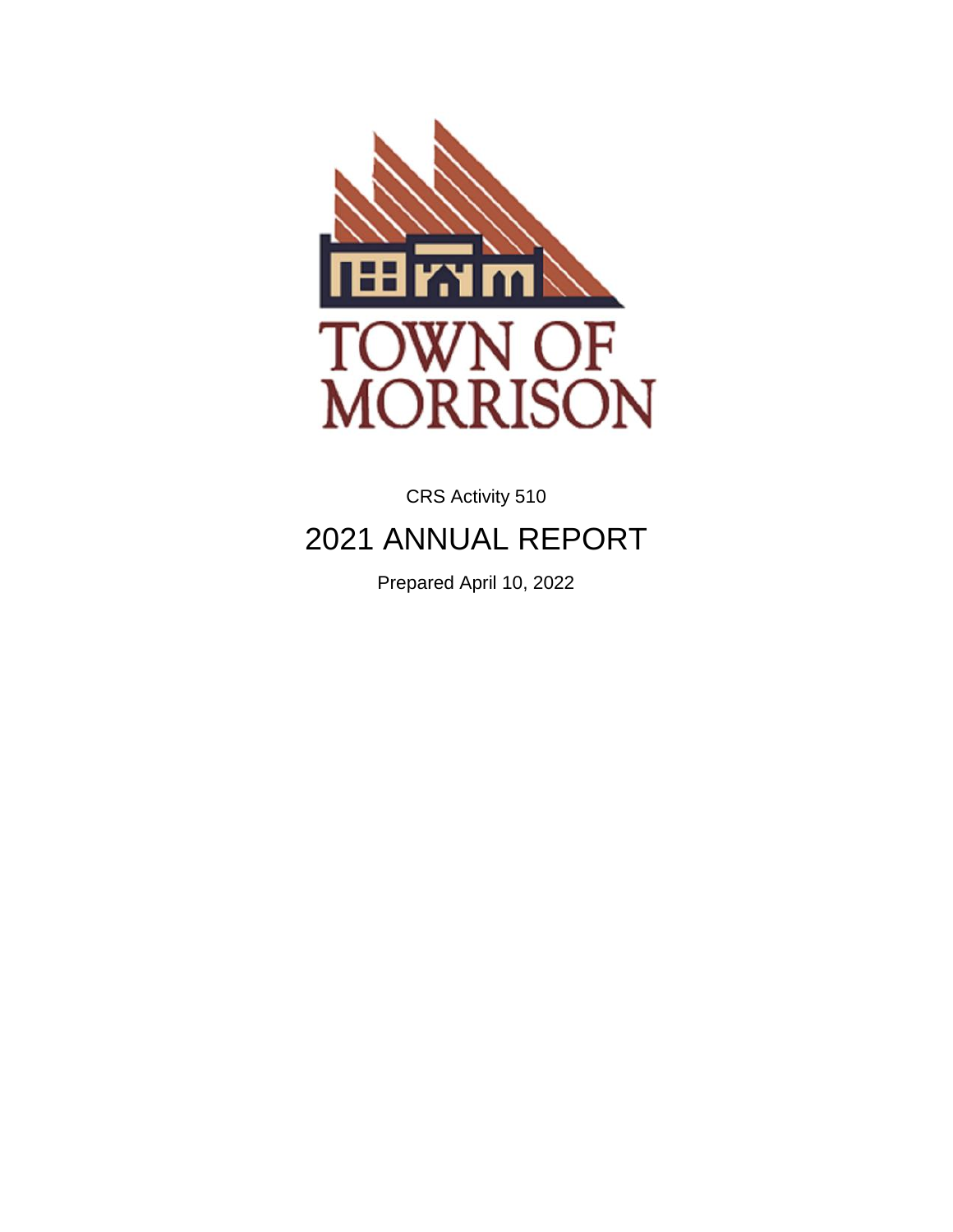## **Table of Contents**

| Building Resilient Infrastructure and Communities Grant: Project Scoping Report 8 |
|-----------------------------------------------------------------------------------|
|                                                                                   |
|                                                                                   |
|                                                                                   |
|                                                                                   |
|                                                                                   |
|                                                                                   |
|                                                                                   |
|                                                                                   |
|                                                                                   |
|                                                                                   |
|                                                                                   |
|                                                                                   |
|                                                                                   |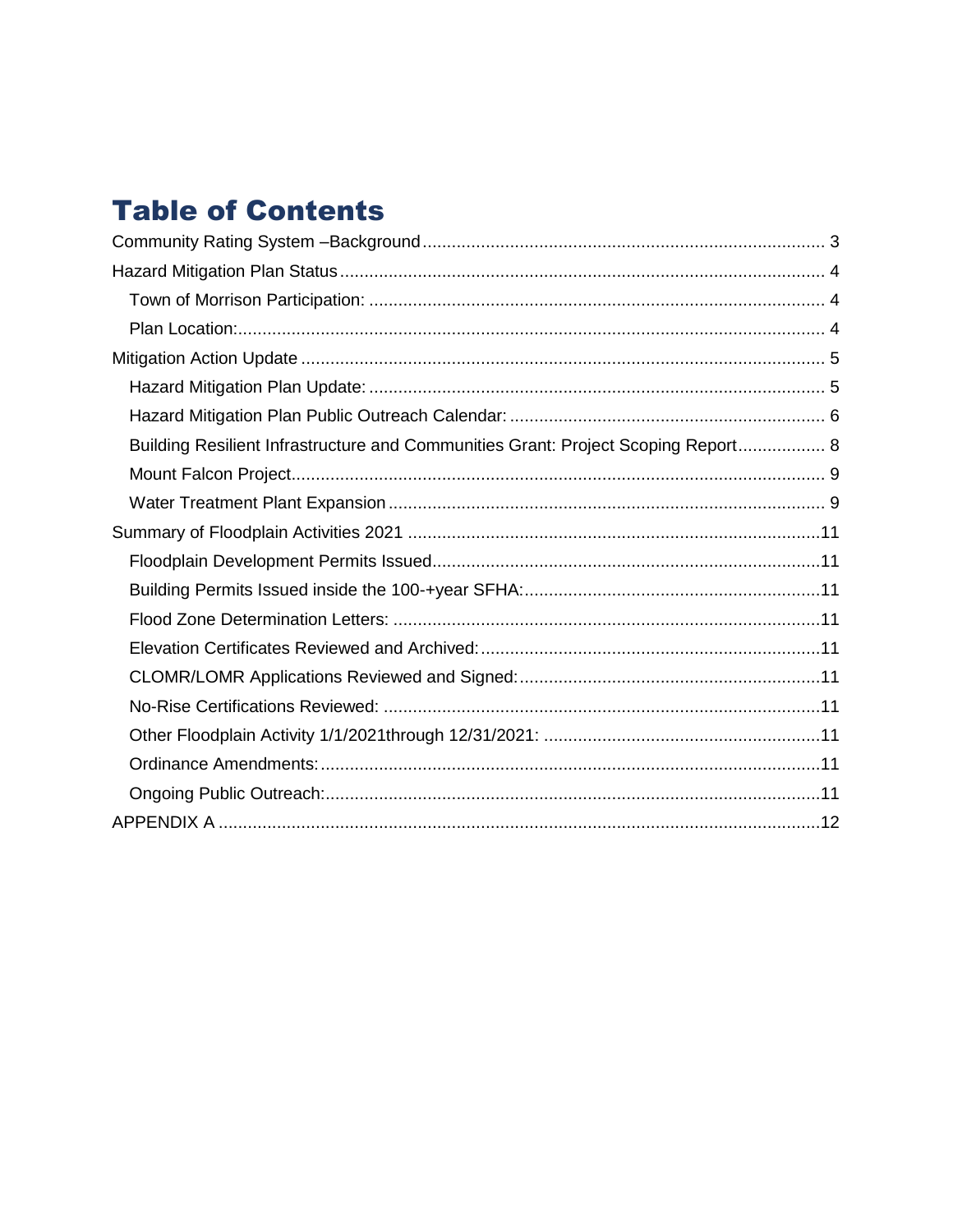### <span id="page-2-0"></span>Community Rating System –Background

The Community Rating System (CRS) is a voluntary incentive program that recognizes and encourages community floodplain management practices that exceed the minimum requirements of the [National Flood Insurance Program \(NFIP\).](https://www.fema.gov/flood-insurance) Over 1,500 communities participate nationwide.

In CRS communities, flood insurance premium rates are discounted to reflect the reduced flood risk resulting from the community's efforts that address the three goals of the program:

- 1. Reduce and avoid flood damage to insurable property
- 2. Strengthen and support the insurance aspects of the National Flood Insurance Program
- 3. Foster comprehensive floodplain management

Flood insurance premium rates in Community Rating System communities are discounted in increments of 5%. A Class 10 community is not participating in the CRS and receives no discount. A Class 9 community receives a 5% discount for all policies in its Special Flood Hazard Areas, a Class 8 community receives a 10% discount, all the way to a Class 1 community, which receives a 45% premium discount.

Each year, residents in the Town of Morrison who carry flood insurance receive a 5% premium discount based on the Town's participation in the National Flood Insurance Program's Community Rating System. To assure our residents remain eligible for these premium reductions and to continue to participate in the Community Rating System the Town must conduct certain activities, including preparation of an Annual Progress Report that documents CRS activities.

#### **Town of Morrison, Colorado 2020 CRS Rating: 9**

No change to the Town's CRS rating is sought at this time. It should be noted that this CRS annual evaluation report, once completed, will be distributed as an informational item to the Town Board. Town Board meetings are advertised on the Town's website and agenda's and supporting materials are archived on the Town's Webpage.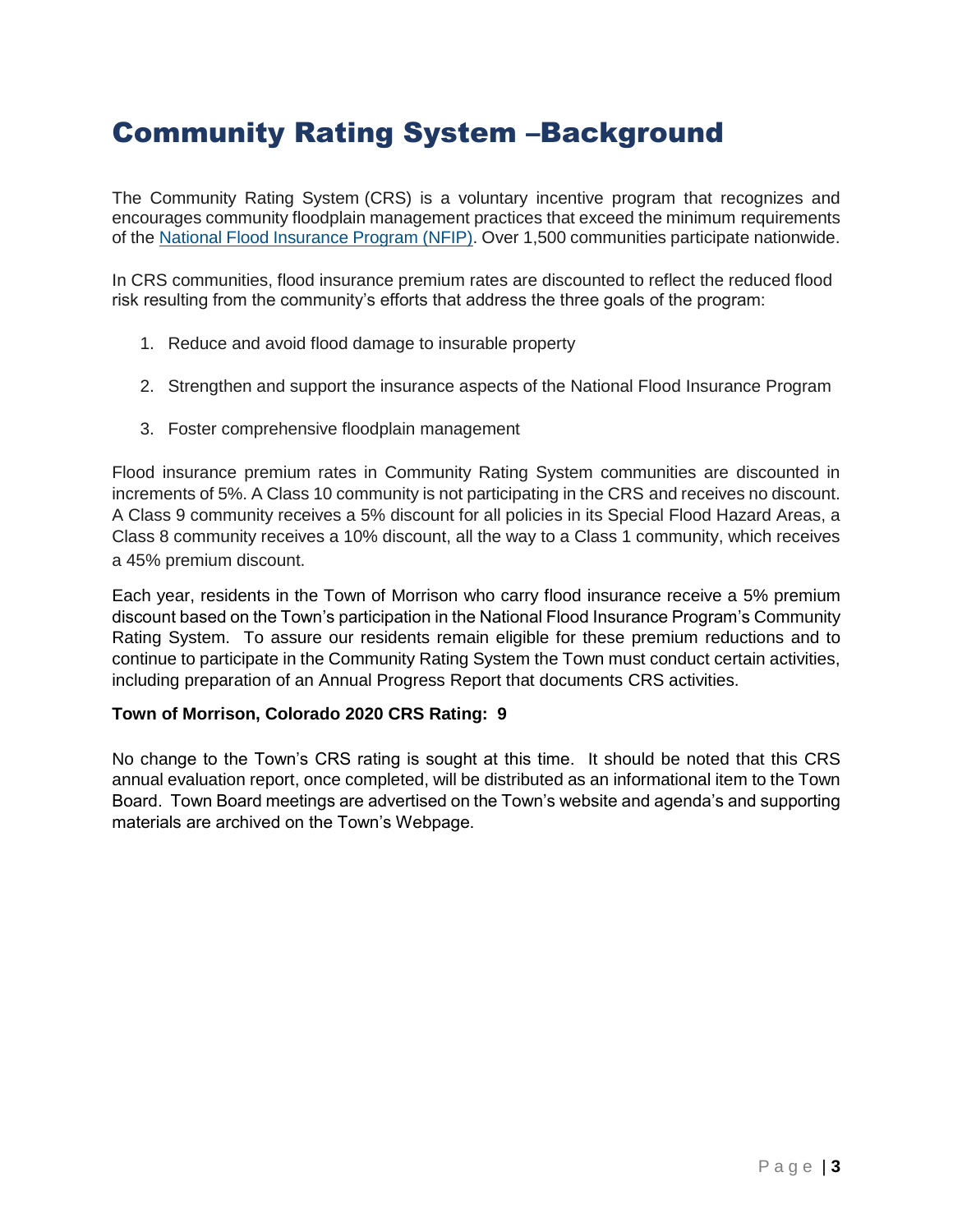### <span id="page-3-0"></span>Hazard Mitigation Plan Status

Name of Plan: Jefferson County Multi-Hazard Mitigation Plan

Date of Adoption of Plan: 2021

5-year CRS Expiration Date: 2026

Current Status: in the reporting period, the Jefferson County and partnering communities, including the Town of Morrison completed preparation and secured FEMA adoption of a new Hazard Mitigation Plan.

#### <span id="page-3-1"></span>Town of Morrison Participation:

Jefferson County completed the process for updating its Hazard Mitigation Plan in 2020 - 2021 per the five-year update cycle required by the Federal Emergency Management Agency (FEMA) and the Federal Disaster Mitigation Act of 2000 for a jurisdiction, to qualify for Federal Hazard Mitigation Grant funds.

The Town of Morrison was a plan participant in the Jefferson County Multi-Hazard Plan and is actively participated in the 2021 HMP Update via attending meetings, and gathering information for inclusion to the HMP Update. The 2021 HMP includes an Annex section that is specific to the Town of Morrison.

#### <span id="page-3-2"></span>Plan Location:

The 2021 HMP is available on the Jefferson County website at: [Hazard Mitigation Plan \(HMP\) |](https://www.jeffco.us/488/Hazard-Mitigation-Plan)  [Jefferson County, CO \(jeffco.us\).](https://www.jeffco.us/488/Hazard-Mitigation-Plan) The Town of Morrison specific Annex can be found at that link. via the following link: [JeffCo-2021-HMP-Annexes.](https://www.jeffco.us/DocumentCenter/View/31279/JeffCo-2021-HMP-Annexes) The Town of Morrison's specific information is found in **Annex F**. (SEE APPENDIX A)

The 2021 Hazard Mitigation Plan can also be accessed via the following link[: town.morrison.co.us/](http://town.morrison.co.us/DocumentCenter/View/1143/JeffCO-HMP-Update-Base-Plan-Part-1?bidId=)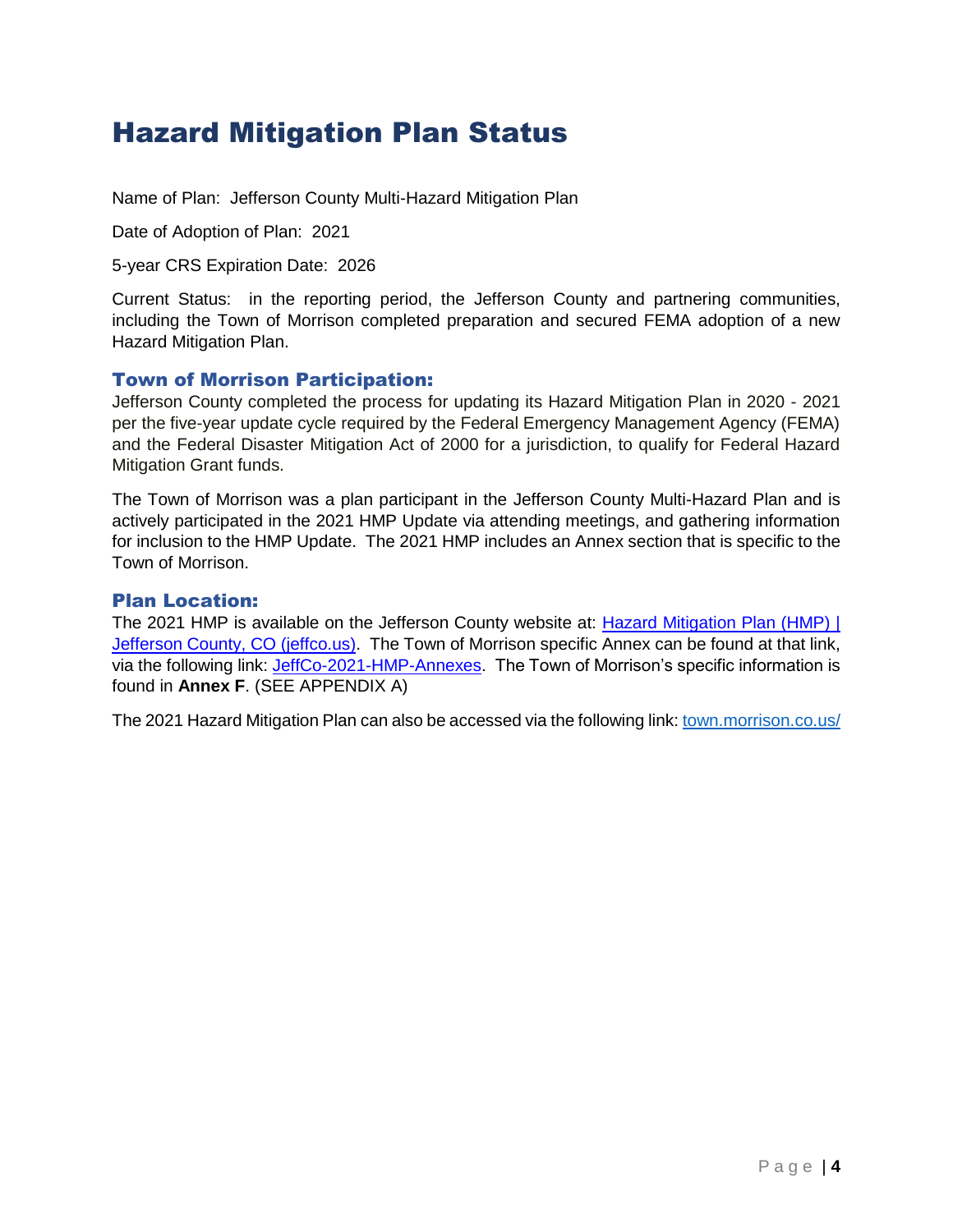## <span id="page-4-0"></span>Mitigation Action Update

### <span id="page-4-1"></span>Hazard Mitigation Plan Update:

In 2021 the Town was an active participant in the preparation of the 2021 Jefferson County HMP Update as previously noted.

The primary purpose of the Jefferson County Hazard Mitigation Plan (HMP) update is to reduce or eliminate long-term risk to people and property from natural and human-caused hazards and their effects on the Jefferson County planning area.

The planning process followed during the update was similar to what was used in the original plan development. This planning process utilized the input from a multi-jurisdictional Hazard Mitigation Planning Committee (HMPC). A consultant, Wood Environment & Infrastructure Solutions, Inc (Wood) was hired to assist with the update in 2021.

Jefferson County and its communities (Town of Morrison, as ANNEX F) have been an integral constituent in nurturing partnerships across boundaries for decades. This proactive approach established the County as a leader to the Front Range communities for hazard mitigation and overall emergency management program planning. This plan builds from the accumulated efforts of previous planning mechanisms that clearly align with the planning regulations set forth by the Disaster Mitigation Act of 2000 (DMA).

For the Town of Morrison, we were active members of the Hazard Mitigation Planning Committee (HMPC) and in cooperating with the planning process we also:

- Reviewed and providing comments on the plan drafts,
- Collected and provided other requested data (as available);
- Managed administrative details;
- Made decisions on plan process and content;
- Assisted in identification of mitigation actions for the plan;
- Provided all information pertinent to projects for Morrison's Annex F
- Informed the public, local officials, and other interested parties about the planning process, and providing opportunity for them to comment on the plan;

| <b>Meeting Type</b>                                         | <b>Meeting Topic</b>                                                                                                                                                                                                                             | <b>CRS Steps</b> | <b>Meeting</b><br>Date(s) |
|-------------------------------------------------------------|--------------------------------------------------------------------------------------------------------------------------------------------------------------------------------------------------------------------------------------------------|------------------|---------------------------|
| HMPC#1<br><b>Kick-off Meeting</b>                           | Introduction to DMA and the planning process<br>Overview of current HMP:<br>Organize Resources: the role of the HMPC, planning for public<br>involvement, coordinating with other agencies/stakeholders<br>Introduction to Hazard Identification | 1,2,3            | December 7.<br>2020       |
| HMPC#2<br><b>Risk Assessment</b>                            | Risk assessment overview and work session<br>Development of mitigation goals and objectives;                                                                                                                                                     | 2.4.5.6          | January 11.<br>2021       |
| HMPC#3<br>Mitigation<br>Strategy and<br><b>Goals Update</b> | Identification, prioritization, and status update of mitigation<br>actions; Discussion of process to monitor, evaluate, and update<br>plan                                                                                                       |                  | February 11,<br>2021      |

- Coordinated and participating in the public input process; and
- Coordinated the formal adoption of the plan by the governing board of the Town of **Morrison**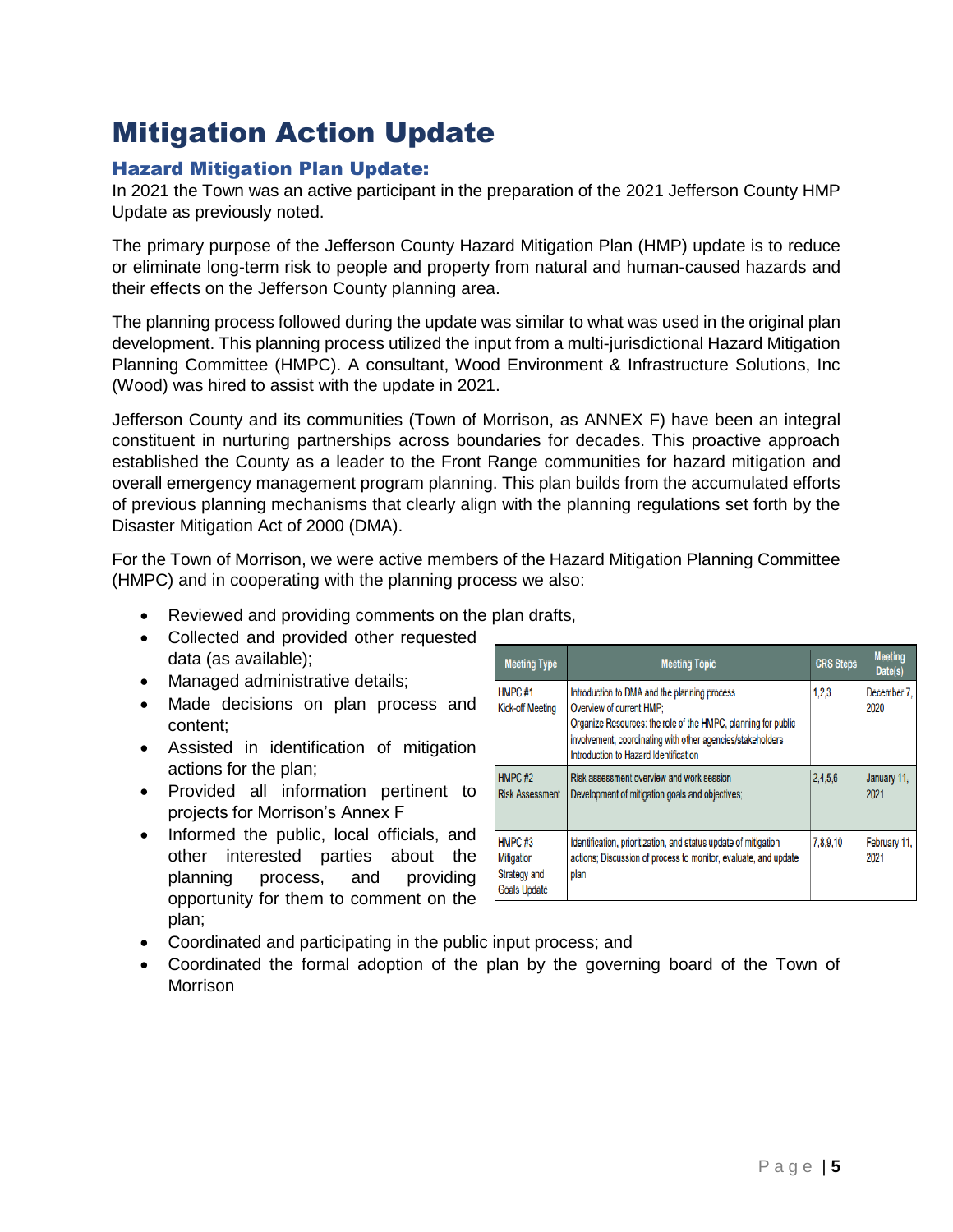| <b>Event/Effort</b>                                                                                                                   | <b>Message</b>                                                                                                                                                                          | <b>Dates</b>                 | <b>Methods Advertised</b>                         |
|---------------------------------------------------------------------------------------------------------------------------------------|-----------------------------------------------------------------------------------------------------------------------------------------------------------------------------------------|------------------------------|---------------------------------------------------|
| <b>Online Public</b><br><b>Survey</b>                                                                                                 | Personal experience with hazard events; public<br>perception of hazard significance; what mitigation<br>measures should be pursued.                                                     |                              | Website posting,<br>Facebook, Twitter             |
| <b>Public Workshop</b><br>#1 (virtual)                                                                                                | Overview of mitigation planning and plan update<br>process; introduction to hazards and risk<br>assessment; mitigation goals and objectives.                                            |                              | Website posting,<br>Facebook, Twitter,<br>YouTube |
| <b>Public Workshop</b><br>#2 (virtual)                                                                                                | Overview of draft plan; solicitation of feedback.                                                                                                                                       |                              | Website posting,<br>Facebook, Twitter,<br>YouTube |
| <b>Public Review</b><br><b>Draft</b>                                                                                                  | Public review and comment on the draft plan.                                                                                                                                            | June 7-25.<br>2021           | Website posting,<br>Facebook                      |
| <b>Virtual Public</b><br><b>Room</b>                                                                                                  | Virtual room for the public to educate the public on<br>mitigation planning and the 2021 plan update, as<br>well as providing opportunities to review and<br>comment on the draft plan. |                              | Website posting,<br>Facebook                      |
| YouTube                                                                                                                               | Videos of public workshops posted.                                                                                                                                                      | Ongoing                      | <b>NA</b>                                         |
| <b>Website notices</b>                                                                                                                | Notices of process, survey, public workshops, and<br>public review draft posted at Jeffco.us                                                                                            | December 2020<br>- June 2021 | <b>NA</b>                                         |
| <b>Facebook posts</b><br>Updates on process, survey, public workshops,<br>and public review draft posted on County<br>Facebook page.  |                                                                                                                                                                                         | December 2020<br>- June 2021 | <b>NA</b>                                         |
| <b>Twitter posts</b><br>Updates on process, survey, public workshops,<br>and public review draft posted on County Twitter<br>account. |                                                                                                                                                                                         | December 2020<br>– June 2021 | <b>NA</b>                                         |
| Newspaper article<br>Arvada Press article "Working Together to Reduce<br>Wildfire Risk in Jefferson County"                           |                                                                                                                                                                                         | March 16, 2021               | <b>NA</b>                                         |

### <span id="page-5-0"></span>Hazard Mitigation Plan Public Outreach Calendar<sup>1</sup>:

Town staff participated in many Hazard Mitigation Plan Committee coordination meetings in 2021, a sample meeting agenda is on the following page.

 <sup>1</sup> From Section 3.4.1 of the adopted 2021 HMP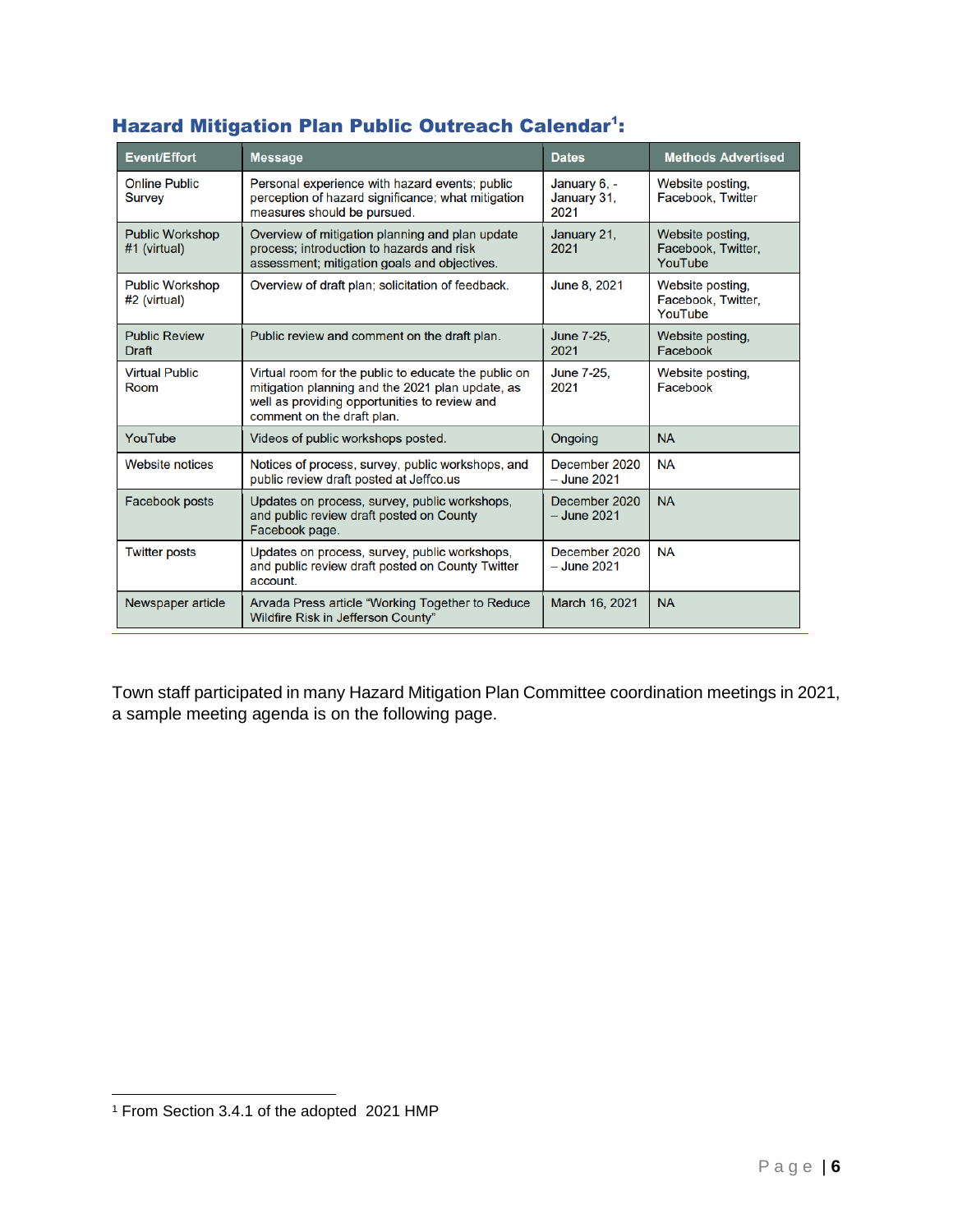| <b>Jefferson County</b> |                                           |  |  |
|-------------------------|-------------------------------------------|--|--|
|                         | <b>Hazard Mitigation Plan Update</b>      |  |  |
|                         | <b>Mitigation Strategy Meeting Agenda</b> |  |  |

Date: Thursday, February 11, 2021 9:30 - 11:30 pm MST

**Meeting at: Microsoft Teams meeting** Click Here to Join the Meeting https://bit.ly/3oDUyDh +1 281-810-1627 United States, Houston  $(T_0||)$ (866) 670-1764 United States (Toll-free) Conference ID: 852 308 533#

#### **Subject/Purpose**

This meeting will focus on updating the plan's mitigation strategy, including the plan's goals and objectives, actions undertaken since the last plan update, and identifying new mitigation activities. All participating jurisdictions and planning team members are encouraged to attend. The meeting will be delivered as a webinar due to the COVID-19 pandemic and social distancing requirements.

Attendees: Hazard Mitigation Planning Committee, Stakeholders and Consultant Team

1. Introductions

- 2. Review of the Planning Process and Progress to Date
- 3. Update Mitigation Goals & Objectives
- 4. Review of progress on Mitigation Actions from 2016 Plan
- 5. Review of Mitigation Action Categories
- 6. Development of New Mitigation Actions
- 7. Next steps
- 8. Questions and Answers



The Hazard Mitigation Plan was formally accepted by the State and subsequently by FEMA formally on 1/11/2022, and the Hazard Mitigation Planning Committee (HMPC) has now transitioned to the Jeffco All Hazard Mitigation Advisory Committee. This committee conducts regular meetings which Town staff is an active participant in.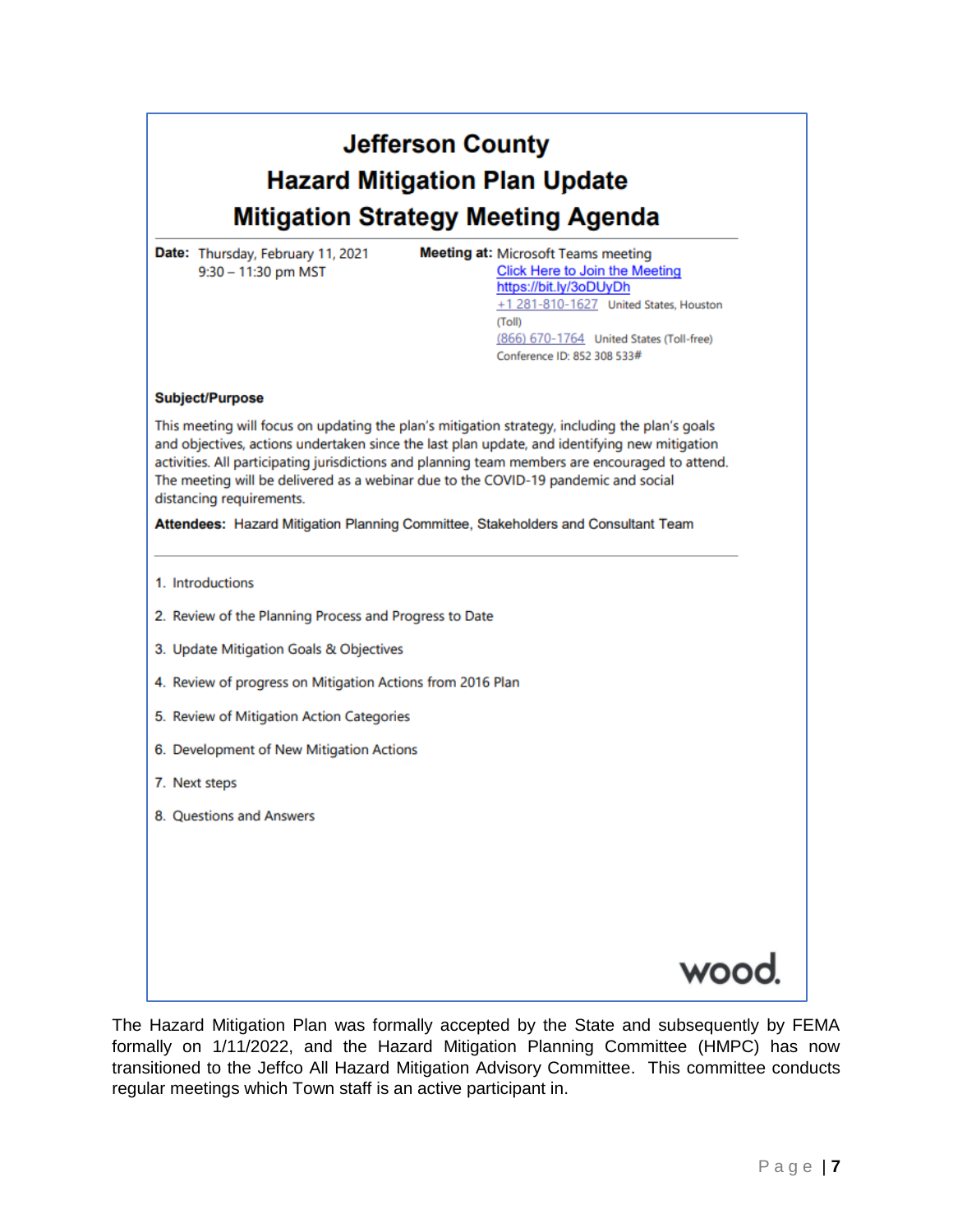### <span id="page-7-0"></span>Building Resilient Infrastructure and Communities Grant: Project Scoping Report

Morrison has a significant exposure to damage from hazards such as flooding and fire, as well as exposure to earthquake and soil issues. To aid in the identification and prioritization of future mitigation projects, a Mitigation Project Scoping Report will be prepared. The benefit to preparation of this scoping report is substantial and could help to identify projects that and mitigate

|                | <b>BRIC Rank Sub-Applicant - Hazard Mitigation Planning Projects</b>                        |
|----------------|---------------------------------------------------------------------------------------------|
| 1              | Colorado Enhanced State Hazard Mitigation Plan Update                                       |
| $\overline{2}$ | <b>Huerfano County Hazard Mitigation Plan</b>                                               |
| 3              | <b>Pueblo County Hazard Mitigation Plan</b>                                                 |
| $\overline{a}$ | City of Westminster Hazard Mitigation Plan                                                  |
|                | <b>BRIC Rank Sub-Applicant - C&amp;CB Project</b>                                           |
| 1              | Colorado Earthquake Resilience Investigation                                                |
| 2              | Town of Morrison - Hazard Investigations Project Scoping Grant                              |
| 3              | City of Greeley - Flood Investigation Capacity and Capability Building Project              |
| 4              | Routt County - Community Wildfire Protection Plan                                           |
| 5              | Four Mile Fire Protection District - Partnership for Wildfire Risk Reduction                |
| 6              | Town of Estes Park Capacity Improvements: Big Thompson & Fall Rivers                        |
| 7              | Jefferson Conservation District - Building Wildfire Mitigation Capacity in Jefferson County |

the risk associated with these events, and help to avoid predicted osses. This proposed project aligns with the goals of the Town's Comprehensive Plan and FEMA Mitigation Strategies.

On January 28 , 2021, we were notified by the State's Office of Emergency Management that the application submitted for a BRIC award was ranked #2 among projects submitted.

The project was subsequently sent to FEMA for approval of award and on January 6, 2022 we were notified the BRIC award was approved.

| <b>State Agency</b><br>Department of Public Safety |                     | <b>Grant Maximum Amount</b><br>\$33,749.99                              |  |  |
|----------------------------------------------------|---------------------|-------------------------------------------------------------------------|--|--|
| <b>Sub-recipient</b><br><b>Town of Morrison</b>    |                     | <b>Grant Issuance Date</b><br>January 10, 2022                          |  |  |
| <b>Small Dollar Grant Agreement Number:</b>        |                     | <b>Grant Expiration Date</b><br>December 29, 2024                       |  |  |
| Encumbrance #:                                     | 2020-BR-094-001     |                                                                         |  |  |
| Sub-recipient DUNS#:                               | 015081433           | <b>Fund Expenditure End Date</b>                                        |  |  |
| Federal Award Identification # (FAIN):             | EMD-2020-BR-094-001 | December 29, 2024                                                       |  |  |
| <b>Total Award of Federal Award:</b>               | \$33,749.99         |                                                                         |  |  |
| <b>Federal Award Date</b>                          | December 29, 2021   | <b>Grant Authority</b>                                                  |  |  |
| Name of Federal Awarding Agency                    | <b>FEMA</b>         | Federal authority to enter into this Grant exists in the                |  |  |
| CFDA 97.047 Pre-Disaster Mitigation Grant Program  |                     | Homeland Security Act of 2002 through CFDA 97.047 and                   |  |  |
| Identification if the Award is for $R&D$ :         | No.                 | State Authority to enter into this Grant exists in CRS §24-1-<br>128.6. |  |  |

The Town Board has elected to issue a Request for Proposal, in order to select a consulting team to complete the work under this BRIC grant. Through scoping of critical projects the Town can become more resilient to disaster and continue to better serve the residents of the Town of Morrison. This BRIC funded project will begin in 2022.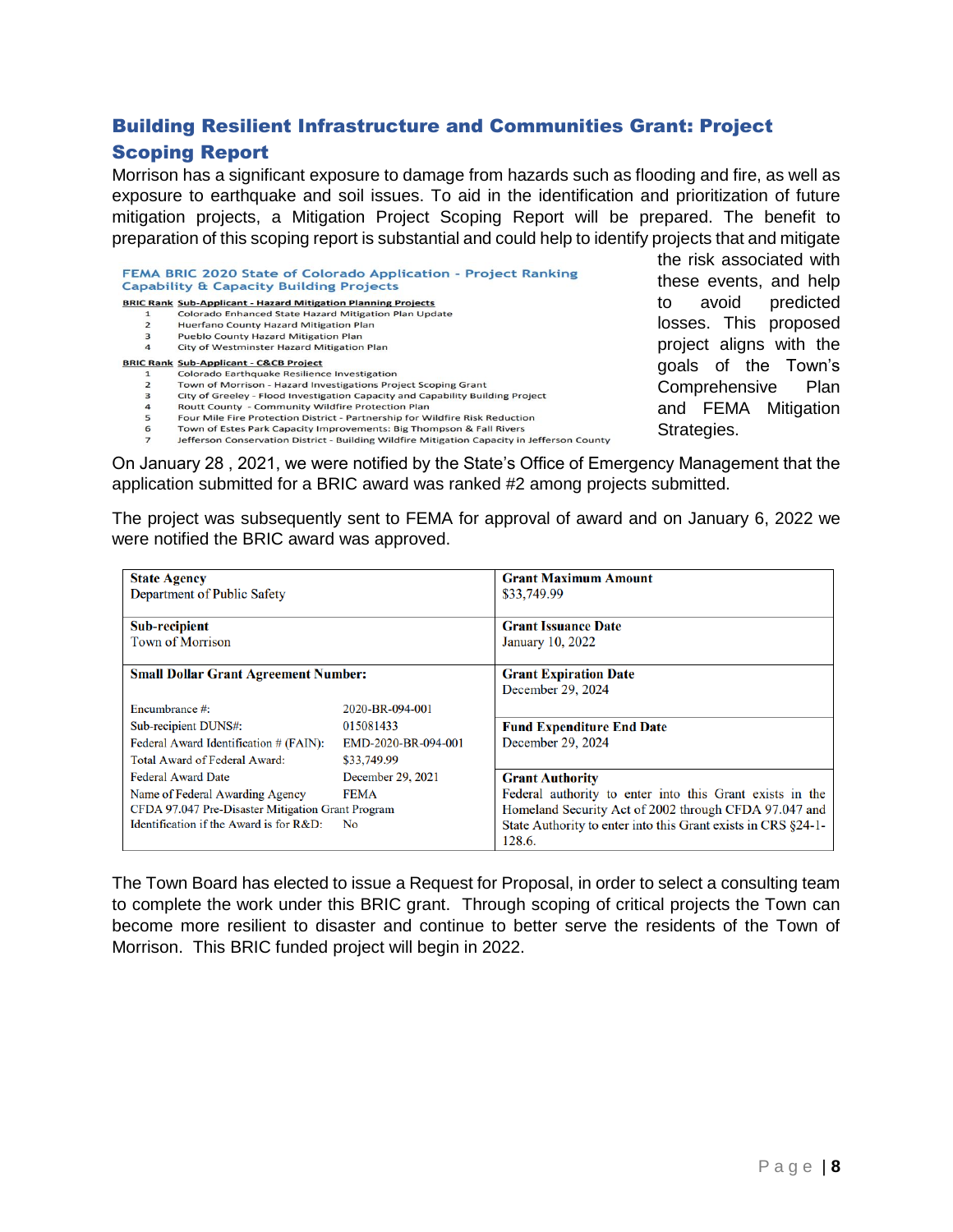#### <span id="page-8-0"></span>Mount Falcon Project

Morrison's Town Hall is currently situated in the historic downtown area, and is within 1% Annual Chance floodplain, less than 500' from a regulatory floodway. This location has presented challenges for the Town and critical first responder services and equipment are not readily accessible in all conditions. In addition, the Town's Public Works Maintenance Buildings and equipment are located fully in the 1% Annual Chance Regulatory Floodway, and the need for relocation of both these facilities has been identified as a priority by the Town's governing body, in order to maintain the Town's continuity of government during periods of flooding and other catastrophic events. In times of flooding, services to residents can be interrupted should the building become inundated or inaccessible. The relocation of the Town's fundamental operations to a new building will not only provide a safe place for day to day operations for Town staff and equipment, but can act as an emergency/evacuation shelter in times of catastrophic flooding. This protects the Town's fleet assets valued at \$100,000 and building contents valued at \$400,000, and avoids the potential for loss of life (priceless value) and property if first responders are unable to respond to threats in a timely and effective manner. The town is partnering with Jeffco Open Space to augment parking at this facility to add additional parking for Jeffco's Mt. Falcon Open Space, which will directly improve Open Space access for emergency response.

In 2021 the Town acquired the property for this project and Town staff have conducted numerous meetings with the Department of Local Affairs (DOLA) in 2021 in an effort to secure funding for the new Town Hall complex and Mount Falcon trailhead project. Jefferson County staff are active participants with the Town and have agreed to partner with the Town on this important project. DOLA has made recommendations and has encouraged the Town to seek grant funding. Jefferson County has agreed to a cost share, and a formal cost share agreement will be developed in 2022. The Town and Jeffco Open Space will seek grant funding in 2022 to help to fun this project.

#### <span id="page-8-1"></span>Water Treatment Plant Expansion

Morrison completed the preparation of a Water and Wastewater Master Plan in 2017. This Plan provided information on the Morrison's water and wastewater systems, and identified system needs in order to improve the town's resiliency through improving existing systems, adding redundancy, and improving storage volume needed for potable water and firefighting. Identified upgrades to the Town Water Treatment Plant include membrane and pretreatment upgrades, addition of altitude valves, analysis/repair of existing distribution system, rehabilitation of the interconnection meter vault, MCMD Storage Tank rehabilitation, rockfall mitigation along the raw water pipeline, and MCMD Bear Creek Diversion abandonment. This will help protect the Town from economic losses associated with system failure, and failure to provide adequate potable water and inability to treat wastewater has wide implications, including potential closure of a large assisted living facility, along with schools, Town Hall and other local businesses. Residents depend on these services, which benefit the entire population and visitors, which drive the town's economy. The avoided losses are difficult to evaluate, but they would likely be equivalent to the \$51 million of projected loss associated with wildfire predicted in the 2016 HMP

The MWTP Expansion project is located at the existing MWTP site at 17811 Union Avenue Morrison, CO in Jefferson County. The proposed expansion will expand the 0.5 MGD Morrison Water Treatment Plant to 1.0 MGD through the addition of a new treatment building with two parallel pretreatment trains and two membrane skids with chlorine disinfection. The project includes a new flash mix system, two 3-stage horizontal flocculation basins followed by lamella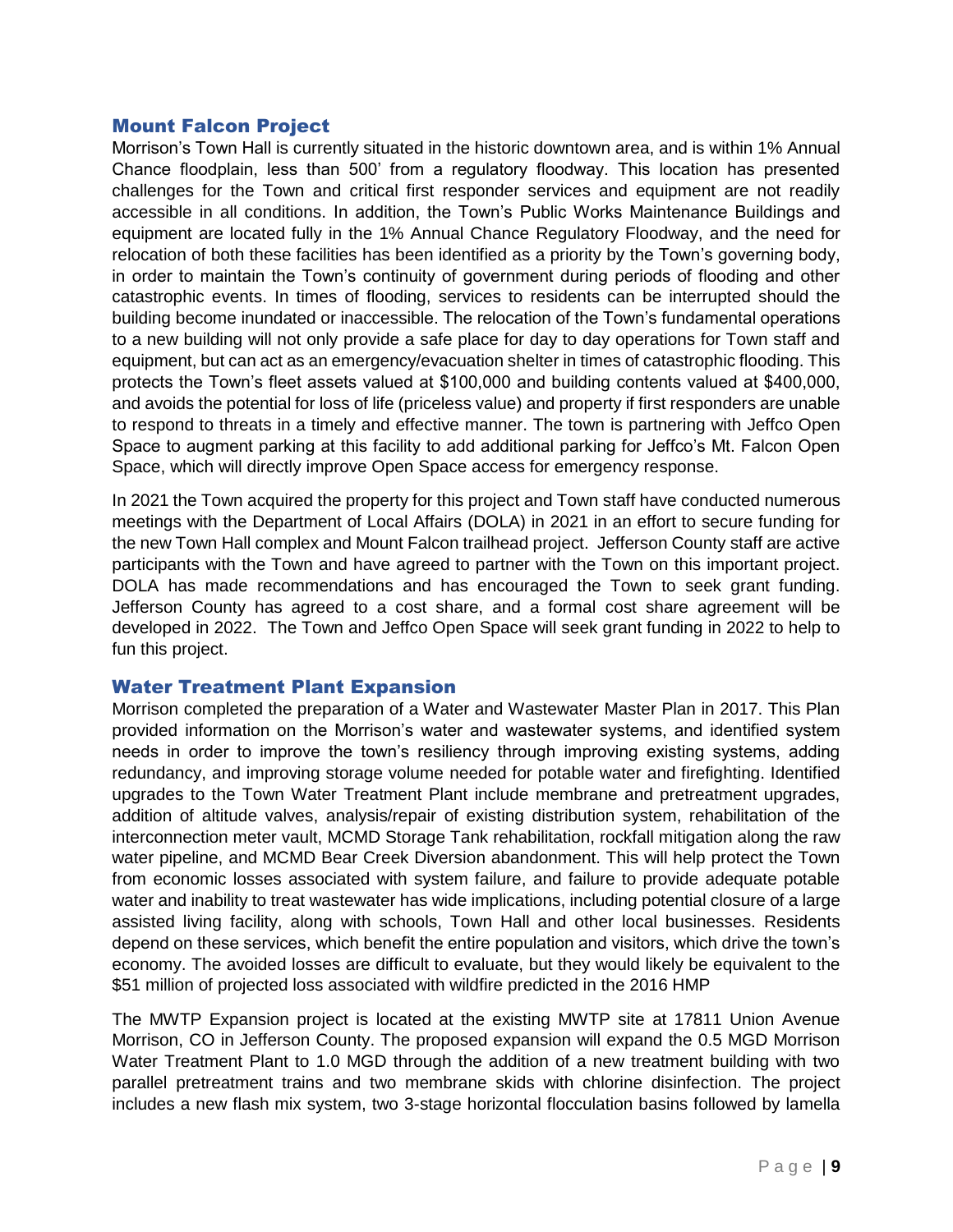plates. The existing pressure membrane skid will be abandoned in place and will be replaced with two 1.0 MGD pressure membrane skids. A 30" chlorine contact pipe will provide additional volume for contact time. A new vertical turbine pump will be installed to increase the high service pump station firm capacity. The process waste will be directed to the existing sanitary sewer at a rate not greater than 350 gpm. Project construction will be conducted during operation of the existing plant and care will be taken to not disturb current operations. The proposed building floor



area is 4634 SF and will be installed on a 0.97-acre site.

In 2021 the Town, with partner Mount Carbon Metropolitan District, hired Burns and McDonnell Engineering to prepare plans for the Water Treatment Plan Expansion. Plans for the treatment facility have been finalized, and construction will initiate upon the finalization of the planning process for the property acquired for the plant site, construction is anticipated to begin in June of 2022.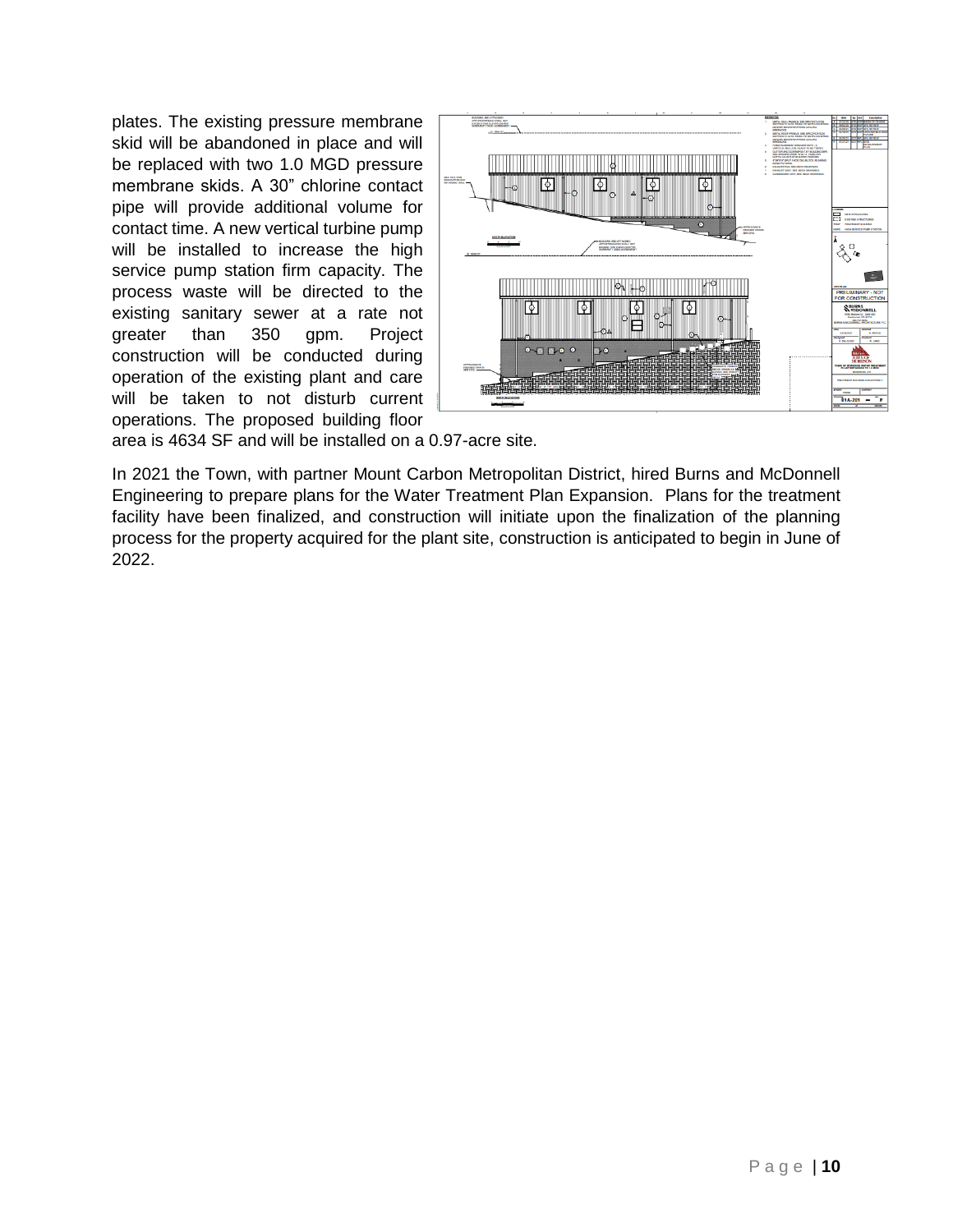## <span id="page-10-0"></span>Summary of Floodplain Activities 2021

During this reporting period Morrison staff conducted the following activities specific to the Town's mapped Special Flood Hazard Area (SFHA):

#### <span id="page-10-1"></span>Floodplain Development Permits Issued**: 6**

| TOWN of MORRISON, COLORADO<br><b>Town Engineer Review Log</b><br>Time Period: 1/1/2021 through 12/31/2021 |                                                     |              |                                                               |                                                                        |
|-----------------------------------------------------------------------------------------------------------|-----------------------------------------------------|--------------|---------------------------------------------------------------|------------------------------------------------------------------------|
| <b>Project Address</b>                                                                                    | Project Type (SFR, Subdivision, Commercial,<br>etc) |              | <b>Elevation</b><br>SFHA? (Y or N) Certificate if in<br>SFHA? | <b>Comments</b>                                                        |
| 211 S. Park Ave.                                                                                          | <b>SFR</b>                                          | $\mathbf{v}$ |                                                               |                                                                        |
| 401 Mt. Vernon St.                                                                                        | Commercial                                          | v            |                                                               |                                                                        |
| 103 Bear Creek                                                                                            | Commercial                                          |              |                                                               |                                                                        |
| 105 Cannon Street                                                                                         | <b>SFR</b>                                          | v            |                                                               |                                                                        |
| 211 Bear Creek Avenue                                                                                     | Commercial                                          | v            | N                                                             | Special Review for Change in Use - No proposed change to building etc. |
| Yale/Indiana Intersection                                                                                 | <b>ROW Work</b>                                     | N            |                                                               | Grading Improvements in the ROW                                        |
| 905 Bear Creek Ave                                                                                        | Commercial                                          | N            |                                                               | Special Review for Change in Use                                       |
| 17811 Union Av                                                                                            | Utility (New WTP)                                   | N            |                                                               | Site Plan Review for Proposed WTP                                      |
| Co. Hwy 8 (285 to Bear Creek Ave)                                                                         | <b>ROW Work</b>                                     | Partially    | N                                                             | Fiber Optic Install - no change to finish grades etc.                  |
| 216 Spring St                                                                                             | <b>ROW Work</b>                                     | N            |                                                               | Landscape Work w/ in Town ROW                                          |

#### <span id="page-10-2"></span>Building Permits Issued inside the 100-+year SFHA: **4**

#### <span id="page-10-3"></span>Flood Zone Determination Letters: **0**

<span id="page-10-4"></span>Elevation Certificates Reviewed and Archived: **1**

#### <span id="page-10-5"></span>CLOMR/LOMR Applications Reviewed and Signed: **0**

#### <span id="page-10-6"></span>No-Rise Certifications Reviewed: **0**

#### <span id="page-10-7"></span>Other Floodplain Activity 1/1/2021through 12/31/2021:

#### <span id="page-10-8"></span>Ordinance Amendments:

1. The Updated Hazard Mitigation Plan was formally adopted by the Town's Board at their regular meeting in October 2021.

#### <span id="page-10-9"></span>Ongoing Public Outreach:

The Town's Planning Department, Public Work's Department and Building Department's Municipal Code and permitting information and regulations are available on the Town's website, and the Town of Morrison's Police Department has a webpage, which includes a number of links for the Town's Citizens. One link is to the Morrison Hogback, a newsletter distributed with the Town's utility bills that advises the community of current events. In 2021 the newsletter included messages regarding flood preparedness.

In addition to specific departmental information the Town's website includes links to specific emergency preparedness on the State, Federal and Local Resources tab: